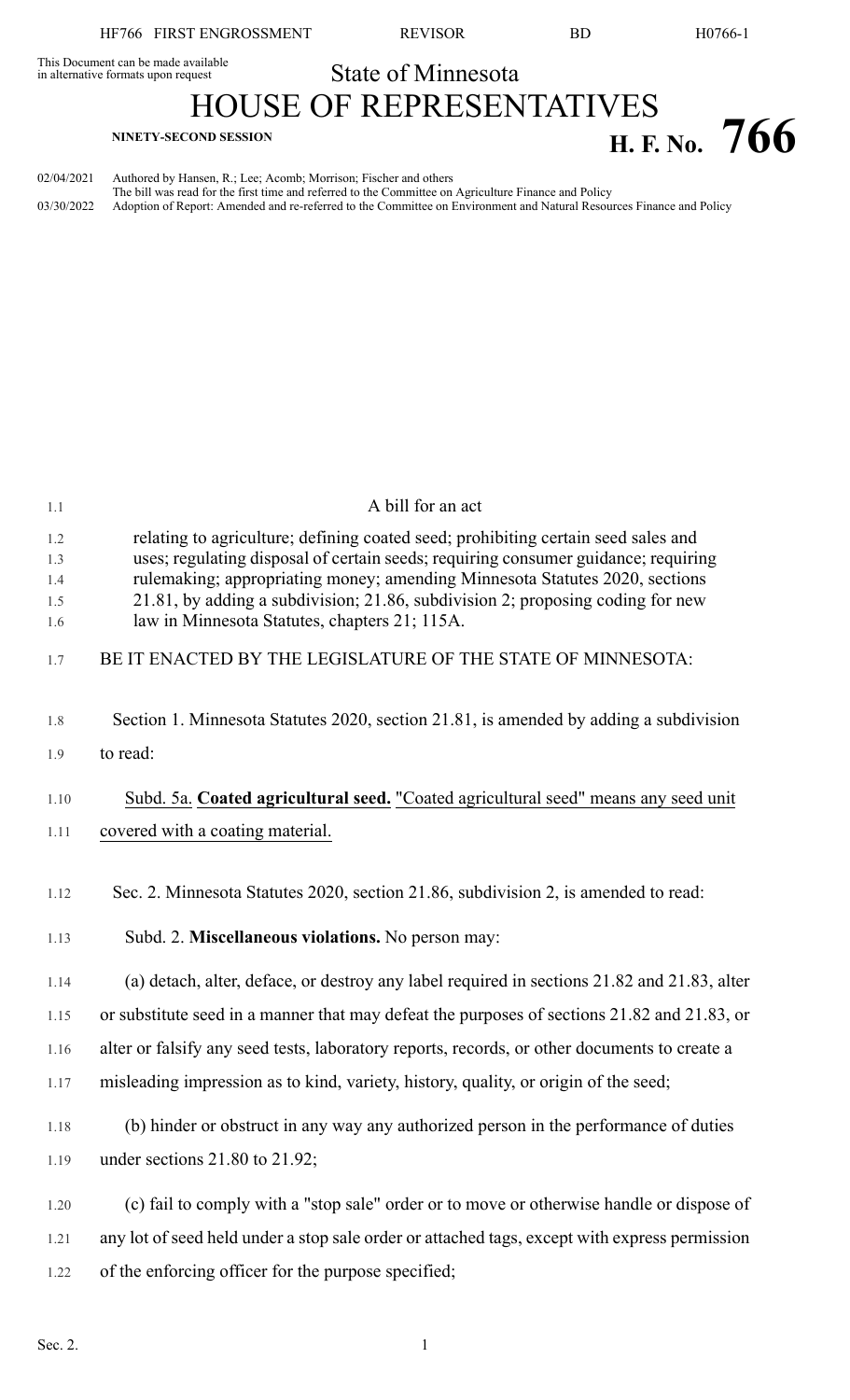| 2.1  | (d) use the word "type" in any labeling in connection with the name of any agricultural        |
|------|------------------------------------------------------------------------------------------------|
| 2.2  | seed variety;                                                                                  |
| 2.3  | (e) use the word "trace" as a substitute for any statement which is required;                  |
| 2.4  | (f) plant any agricultural seed which the person knows contains weed seeds or noxious          |
| 2.5  | weed seeds in excess of the limits for that seed; or                                           |
| 2.6  | (g) advertise or sell seed containing patented, protected, or proprietary varieties used       |
| 2.7  | without permission of the patent or certificate holder of the intellectual property associated |
| 2.8  | with the variety of seed.; or                                                                  |
| 2.9  | (h) use or sell as food, feed, oil, or ethanol feedstock any seed treated with neonicotinoid   |
| 2.10 | pesticide.                                                                                     |
|      |                                                                                                |
| 2.11 | Sec. 3. [21,915] PESTICIDE-TREATED SEED USE AND DISPOSAL; CONSUMER                             |
| 2.12 | <b>GUIDANCE REQUIRED.</b>                                                                      |
| 2.13 | (a) The commissioner, in consultation with the commissioner of the Pollution Control           |
| 2.14 | Agency, must develop and maintain consumer guidance regarding the proper use and disposal      |
| 2.15 | of seed treated with neonicotinoid pesticide.                                                  |
| 2.16 | (b) A person selling seed treated with neonicotinoid pesticide at retail must post in a        |
| 2.17 | conspicuous location the guidance developed by the commissioner under paragraph (a).           |
| 2.18 | Sec. 4. [115A.993] PROHIBITED DISPOSAL METHODS.                                                |
| 2.19 | A person must not dispose of seed treated with neonicotinoid pesticide in a manner             |
| 2.20 | inconsistent with the product label, where applicable, or by:                                  |
|      |                                                                                                |
| 2.21 | (1) burial near a drinking water source or any creek, stream, river, lake, or other surface    |
| 2.22 | water;                                                                                         |
| 2.23 | $(2)$ composting; or                                                                           |
| 2.24 | (3) incinerating within a home or other dwelling.                                              |
| 2.25 | Sec. 5. RULEMAKING REQUIRED.                                                                   |
| 2.26 | The commissioner of the Pollution Control Agency, in consultation with the commissioner        |
| 2.27 | of agriculture and the University of Minnesota, must adopt rules under Minnesota Statutes,     |
| 2.28 | chapter 14, providing for the safe and lawful disposal of unwanted or unused seed treated      |
| 2.29 | with neonicotinoid pesticide. The rules must clearly identify the regulatory jurisdiction of   |
| 2.30 | state agencies and local governments with regard to such seed.                                 |
|      |                                                                                                |